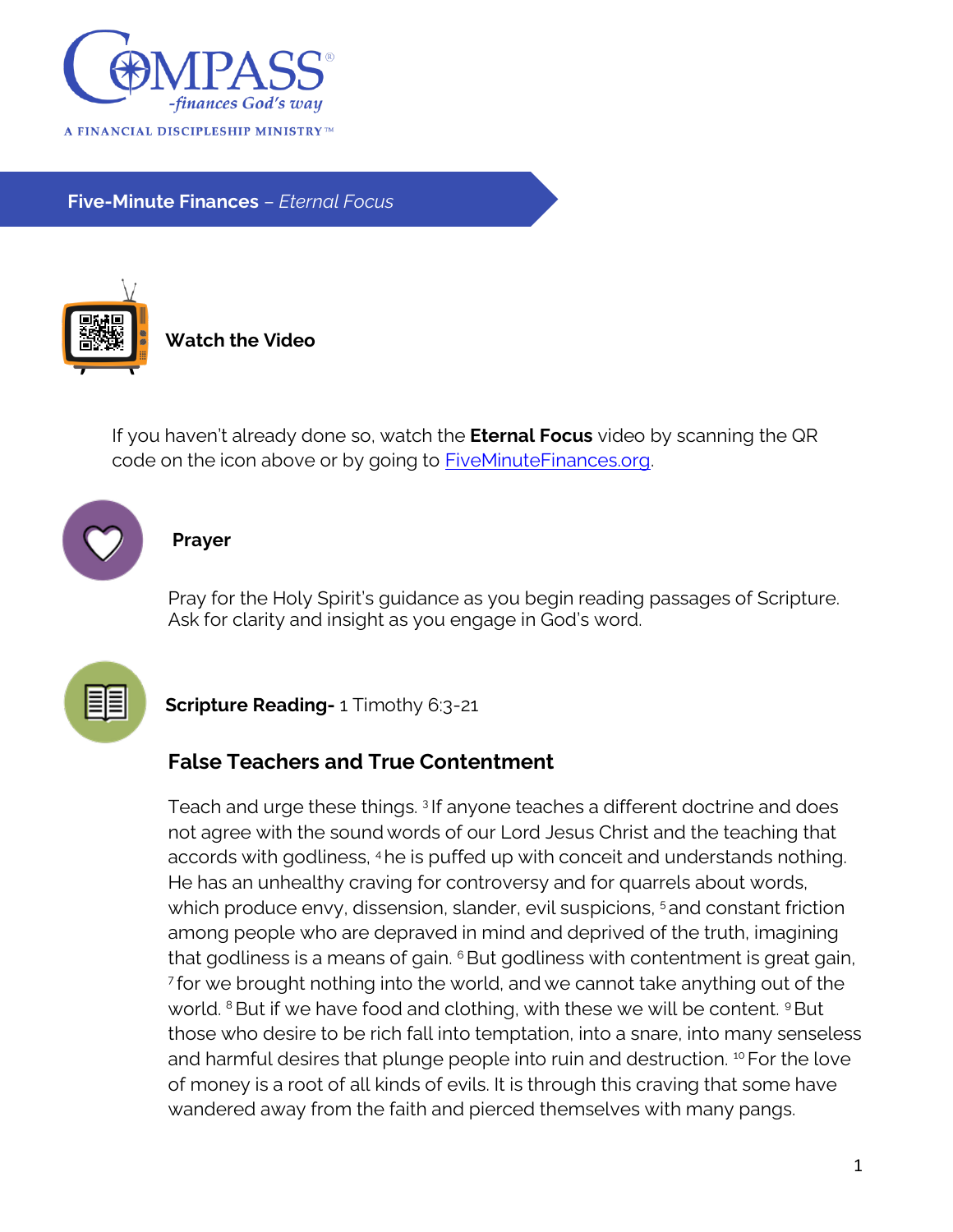## **Fight the Good Fight of Faith**

<sup>11</sup> But as for you, O man of God, flee these things. Pursue righteousness, godliness, faith, love, steadfastness, gentleness. <sup>12</sup> Fight the good fight of the faith. Take hold of the eternal life to which you were called and about which you made the good confession in the presence of many witnesses.<sup>13</sup> I charge you in the presence of God, who gives life to all things, and of Christ Jesus, who in his testimony before Pontius Pilate made the good confession, <sup>14</sup> to keep the commandment unstained and free from reproach until the appearing of our Lord Jesus Christ, <sup>15</sup> which he will display at the proper time—he who is the blessed and only Sovereign, the King of kings and Lord of lords, <sup>16</sup> who alone has immortality, who dwells in unapproachable light, whom no one has ever seen or can see. To him be honor and eternal dominion. Amen.

 $17$  As for the rich in this present age, charge them not to be haughty, nor to set their hopes on the uncertainty of riches, but on God, who richly provides us with everything to enjoy.<sup>18</sup> They are to do good, to be rich in good works, to be generous and ready to share, <sup>19</sup> thus storing up treasure for themselves as a good foundation for the future, so that they may take hold of that which is truly life.

<sup>20</sup> O Timothy, guard the deposit entrusted to you. Avoid the irreverent babble and contradictions of what is falsely called "knowledge," <sup>21</sup> for by professing it some have swerved from the faith. Grace be with you.



**Observation**

1. What do these verses say about…

*Teaching?*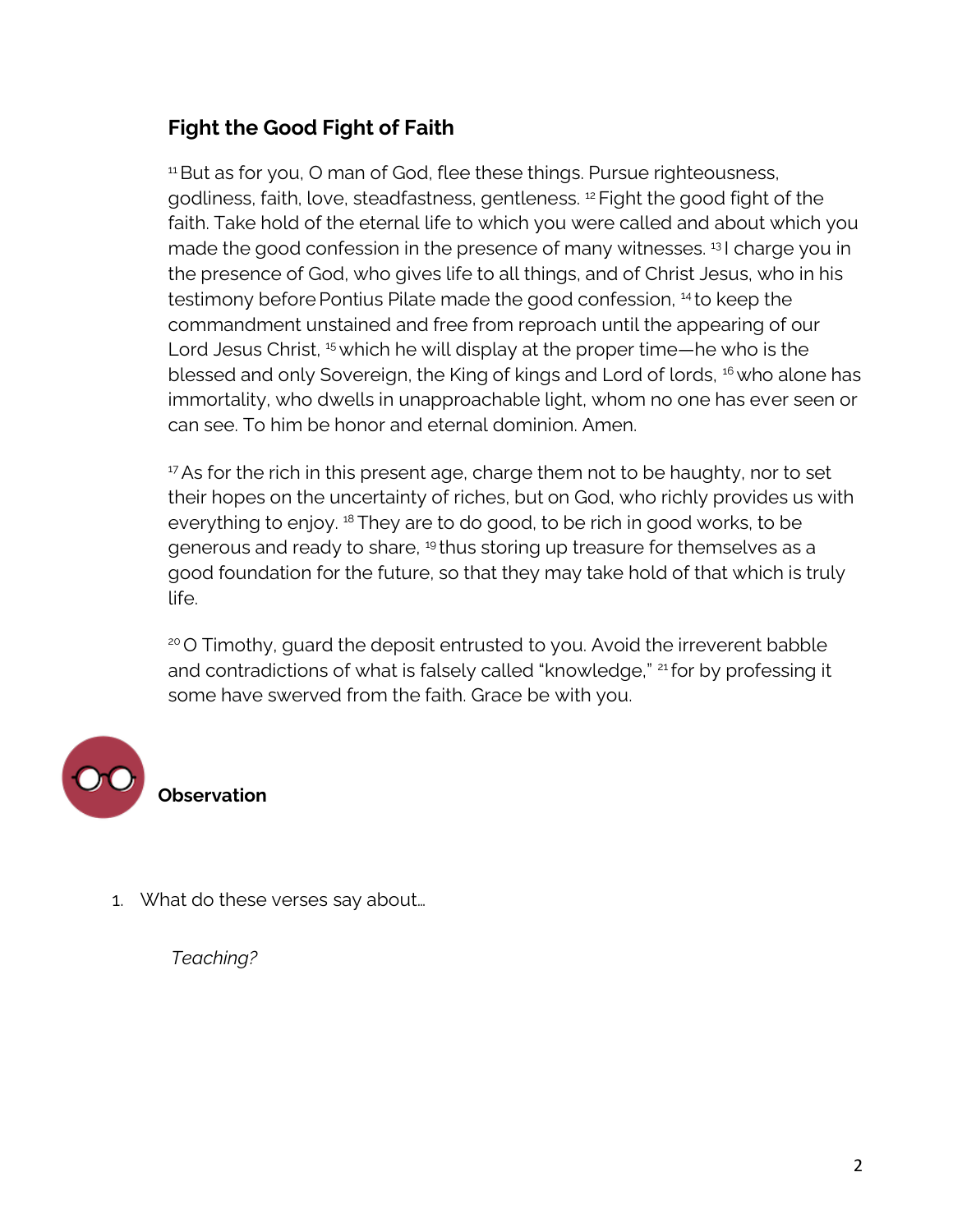*Contentment?* 

*The Rich?* 



**Interpretation**

2. Why do you think Paul stresses to Timothy the need to "Teach and urge these things"?

3. What does it mean to "fight the good fight"? What does the good fight look like in your life?